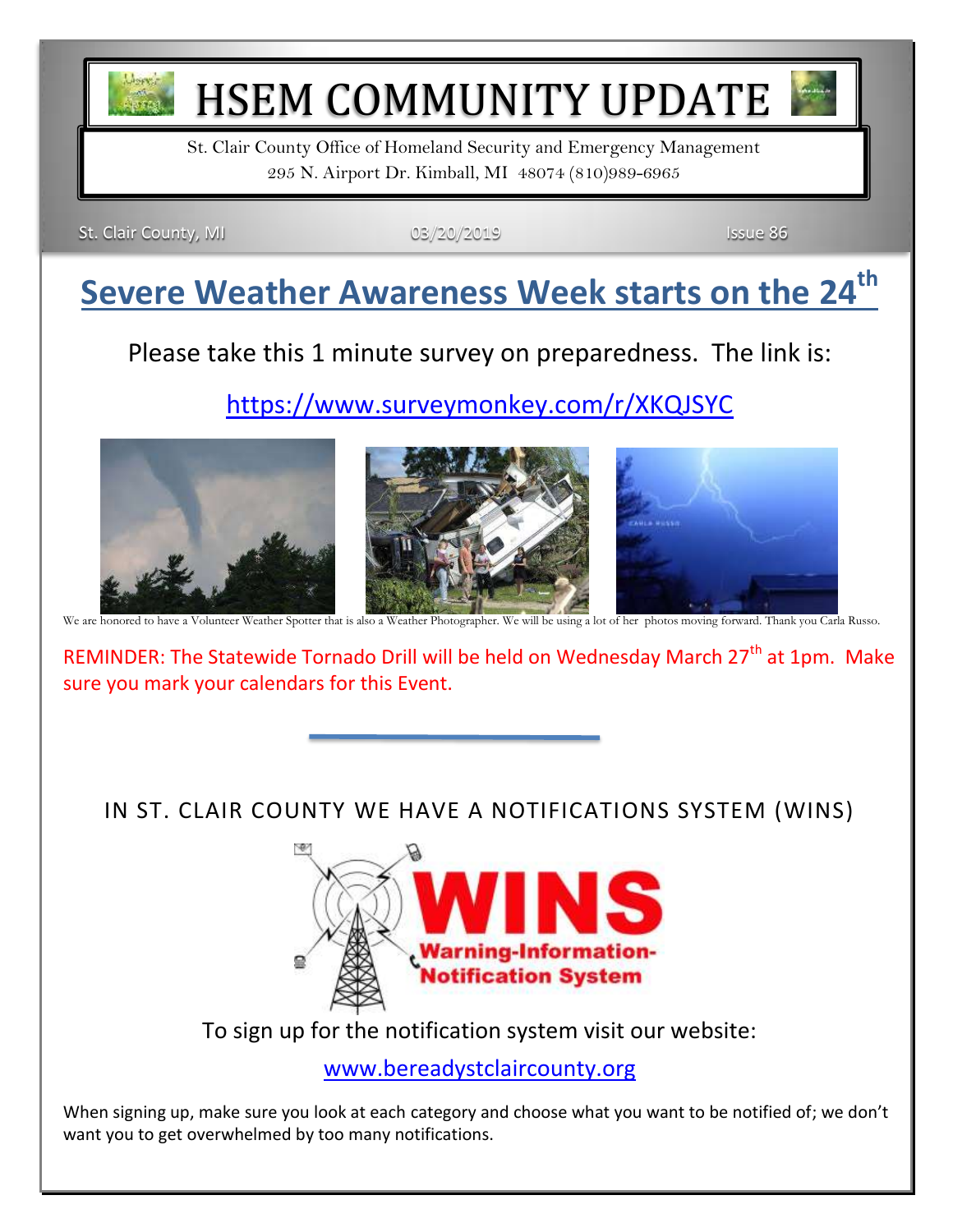

Hello everyone, my name is Justin Westmiller and I am the new Director of Homeland Security and Emergency Management.

Well, it's been a month and a week since I have come on board and the HSEM staff has been working hard on the transition from one director to another. What a thrill it is to work with such a wonderful and dedicated staff and surrounding group of professionals throughout the county. Working in the Bluewater area is really a dream come true for someone who grew up in St. Clair!

As far as what we have going on in the county…we are working hard preparing for Severe Weather Week next week. We will be working through our Severe Weather Alerting protocol as well as alarm and siren testing. The Federal government will also be exercising the Emergency Alert System (EAS) throughout the week and month to ensure our citizens have access and can recognize the alerts. This is a very important program to help keep people safe during inclement weather.

It is going to be a busy spring with many planned and unplanned events. Please make sure you are paying attention to local weather reports, any other alert notifications from local authorities and if you have not already, please sign up for our WINS notification system. This is a valuable resource to ensure you are always kept informed of emergent information for the area you live and work.

Another initiative we are working on is our volunteer network if you or anyone you know is interested in the myriad of volunteer opportunities, let us know. We are looking to grow our volunteer corps. We are also looking to grow our Youth Readiness Council for the school age volunteer's grades 8-12. If any students are looking to add hours to their NJHS or NHS portfolio, this is a fantastic way to do so. Contact our office at (810) 989-6965 or via email at *yrc@stclaircounty.org* 

I look forward to meeting and working with many of you all throughout the county as I make my way through. If there is anything I can do, feel free to reach out via email to the link above. Emergency Management is a collaborative effort and we cannot solve problems alone. See you next time!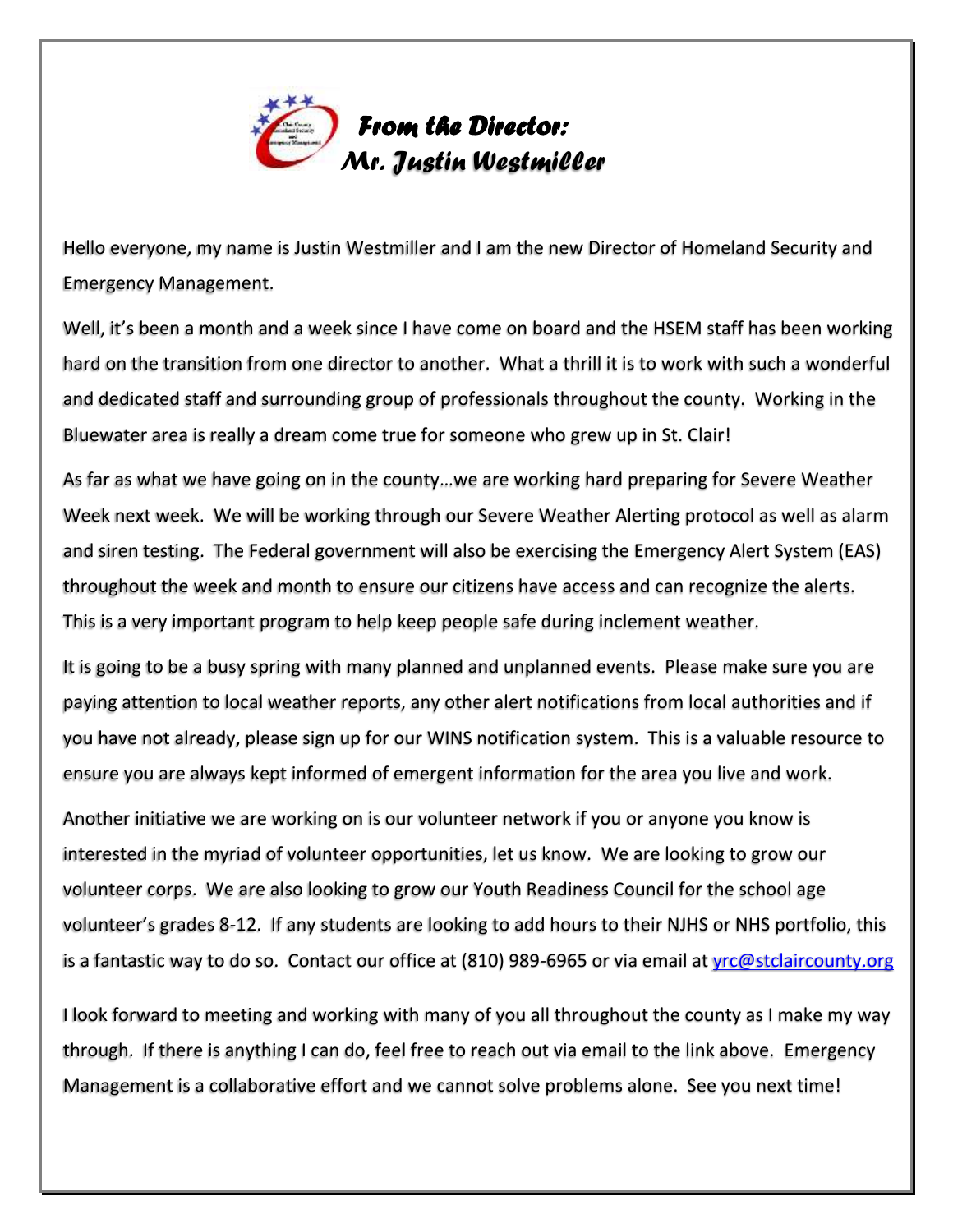

#### **Know how to respond safely when instructions are given to evacuate or take shelter.**

#### **Tasks:**

#### *[Identify the best storm shelter in your home and practice getting to the shelter with your family.](https://do1thing.us9.list-manage.com/track/click?u=035ce122cd759f1206d70dbbc&id=479396ab09&e=1e1dda77ee)*

Choosing the best place in your home or workplace to shelter from a tornado isn't always easy. Many newer buildings don't have a really good shelter area.

#### *[Learn how to safely shelter in place.](https://do1thing.us9.list-manage.com/track/click?u=035ce122cd759f1206d70dbbc&id=9879a4403a&e=1e1dda77ee)*

In an emergency like a chemical spill, you may be told to "shelter in place". This means to make the place where you are a safe place to stay until the danger has passed.

#### [Make a Go Bag for emergency sheltering.](https://do1thing.us9.list-manage.com/track/click?u=035ce122cd759f1206d70dbbc&id=c4dba261df&e=1e1dda77ee)

Emergency shelters will be opened when people are dispaced from their homes. You may be notified by social media, billboards, local radio or TV or in person.

For more information visit: [www.do1thing.com](http://www.do1thing.com/)



We are always looking for able bodied volunteers to help mitigate any major event in St. Clair County when called upon. Some of the volunteer positions:

Reception Center Worker Mass Feeding-Cook/Server Public Educator Donation Center Worker **Lift Truck Operator** Communications Support Office Worker/Data Entry **Heavy Duty Vehicle Operator** Animal Ready Team Amateur Radio **Amateur Radio Amateur Radio** Health/Medical Worker Social Media Monitor Weather Spotter **Community Ready Team** Safety Town Aid Special Needs Worker **Interpreter-Sign-Foreign Lang** 

Call: 810-989-6387 or Email: [emergencymanagement1@stclaircounty.org](mailto:emergencymanagement1@stclaircounty.org) if you are interested in volunteering. Training will start soon.